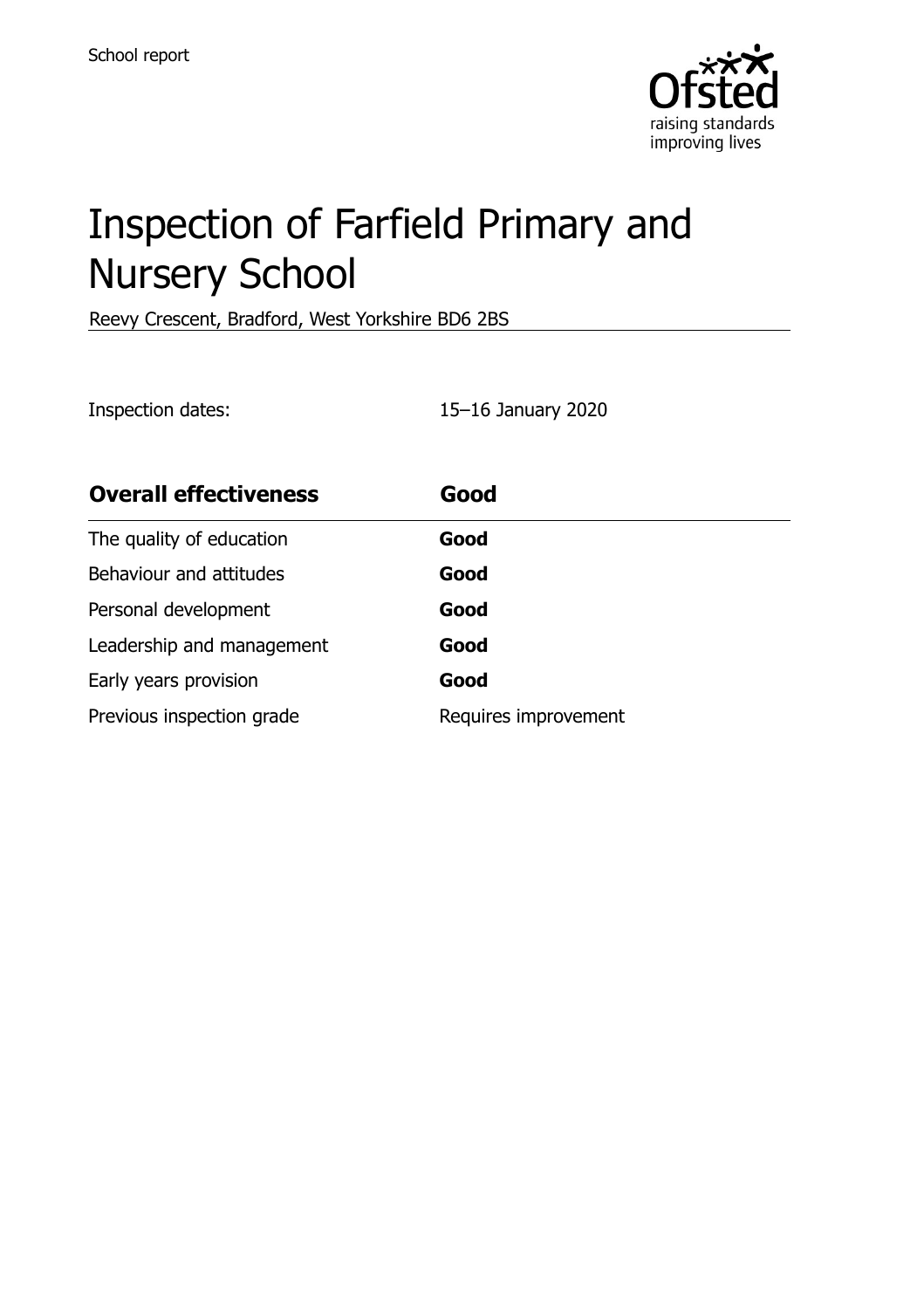

## **What is it like to attend this school?**

Pupils say this is a happy school. They feel safe because staff look after them and care about what they have to say. Behaviour is managed well. Pupils speak highly of the school and say that there is very little bullying.

All staff have consistently high expectations of pupils. They want pupils to be able to do their best and enjoy what they are learning. Pupils want to do well too. This is reflected in their books and by their positive attitudes in lessons.

Leaders provide a broad and interesting curriculum containing rich learning experiences. Visits and visitors are carefully planned to enrich learning. Pupils visit places of worship and meet people from different cultures. However, plans in some subjects are new and are yet to be fully developed.

Pupils with special educational needs and/or disabilities (SEND) are included in all the school does. Leaders check that the support that pupils get is making a positive difference. Pupils with SEND achieve well.

Parents value the care that staff show for all pupils. One parent said: 'I feel it is important that the staff are recognised for the amazing work they do. They are fabulous, and we are so grateful for their help.'

#### **What does the school do well and what does it need to do better?**

Farfield Primary is a good school that is still improving. There is strong and effective leadership. Senior leaders, along with the newly formed phase leadership team, know the school well. They are driving it forward.

Leaders place a high priority in fostering a love of reading throughout the school. The teaching of reading is done well. Staff are well trained. They deliver phonics sessions as soon as children start school. Pupils who find early reading difficult get regular, extra support. Adults give pupils extra time and support straight away. This stops pupils from falling behind. Most days, teachers read with and to the class during story time or 'Drop Everything and Read' (DEAR) time.

There is a consistent approach to curriculum planning. In English and mathematics staff have thought carefully about what to teach. Teachers give pupils plenty of opportunities to revisit and review previous learning. This helps pupils to know more and remember more over time. Pupils in key stage 1 use different ways to count on and add different amounts in mathematics. They can explain what they are thinking clearly. Teachers check pupils' learning and build effectively on most pupils' existing knowledge. For some pupils, however, the curriculum lacks challenge. Some pupils do not achieve the depth of understanding that they should.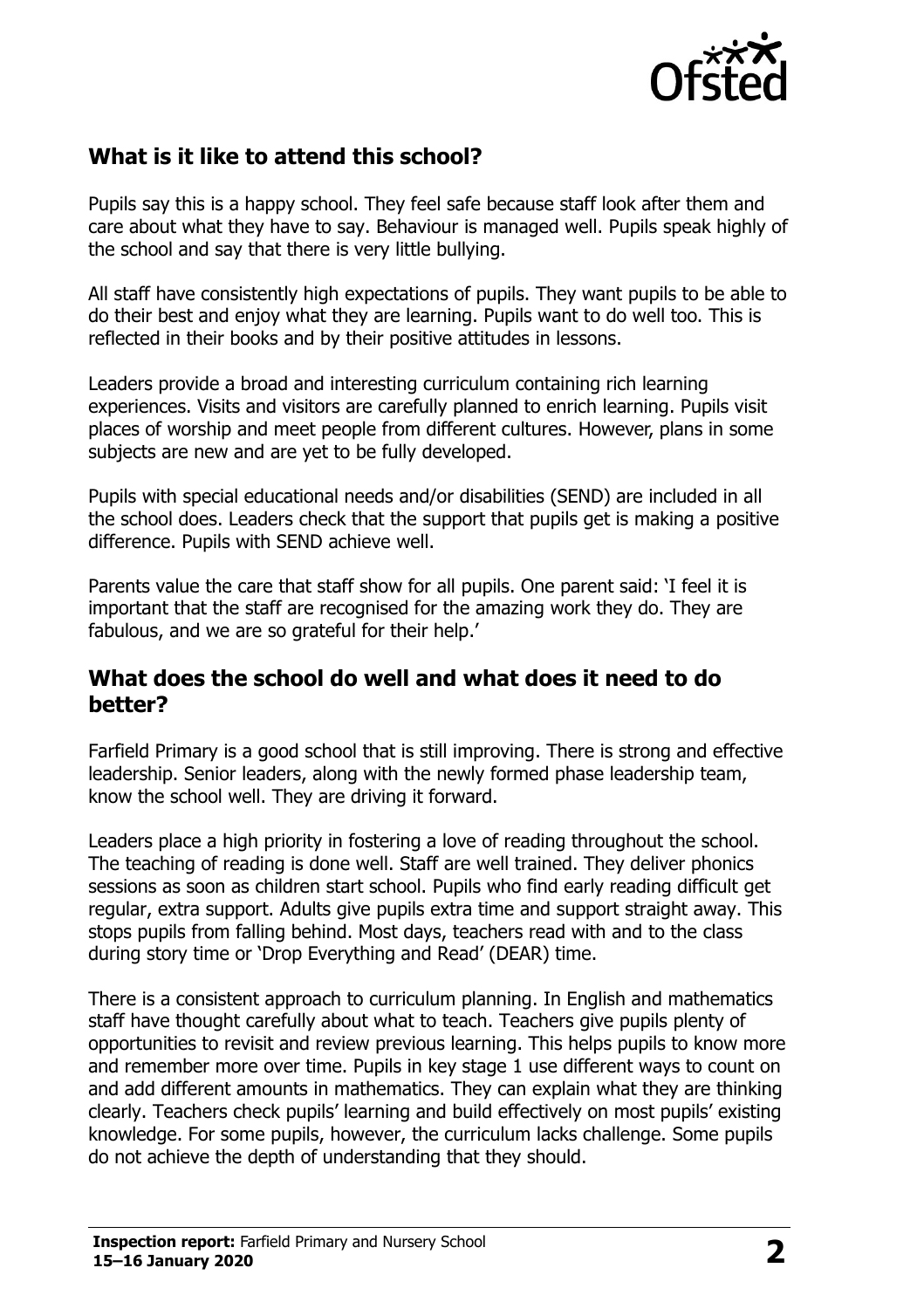

In most subjects, plans are well thought through. They set out clearly the knowledge and skills that pupils should learn. Plans for history, science, geography, computing and physical education are in place. However, some plans are new and not as firmly established as those in English and mathematics. The most important content is less well explained and sequenced.

Staff work well as a close team so that they can meet the needs of all pupils. They benefit from good-quality training that helps them to grow as leaders and improve their teaching. Staff say that leaders support them and make their workload manageable.

Leaders' commitment to enriching learning in different subjects is evident in all that they do. Pupils go out and about and visitors are regularly invited into school. Stimulating activities are an integral part of the school's approach to learning. Teachers regularly use visits to exciting places as a springboard for work back in class.

The school's personal, social and health education programme is well developed. Pupils think and talk about many topical and moral matters. This includes issues such as slavery, justice and cultural differences. Pupils are considerate and helpful towards others. They listen to their teachers and usually behave well. Pupils are thoughtful, friendly and respect one another.

Children in the early years get off to a great start. They thrive under the care of adults who are highly ambitious for them. Staff make sure that children feel safe and secure when they first start school. Children enjoy a wide range of exciting indoor and outdoor learning activities. They learn to look after themselves and to play together with their friends. Children listen to and follow instructions well. Leaders ensure that developing children's early skills in reading and mathematics is a priority. Children learn about numbers and the sounds that letters make. They do this in a fun, enjoyable and effective way.

The governing body has been strengthened since the previous inspection. Governors hold leaders to account for the quality of education. They meet regularly with staff and pupils to find out about how well the school is meeting its aims.

# **Safeguarding**

The arrangements for safeguarding are effective.

Keeping pupils safe is a high priority for staff. Regular training and staff briefings keep everyone up to date with safeguarding requirements. Leaders work well with external agencies. Additional help and support are provided for pupils when required. Attendance records and registers are kept correctly. Any pupil absences are immediately checked upon.

The required checks on staff and visitors are completed. This helps to ensure that adults are suitable to work with children. The site is well maintained and secure. The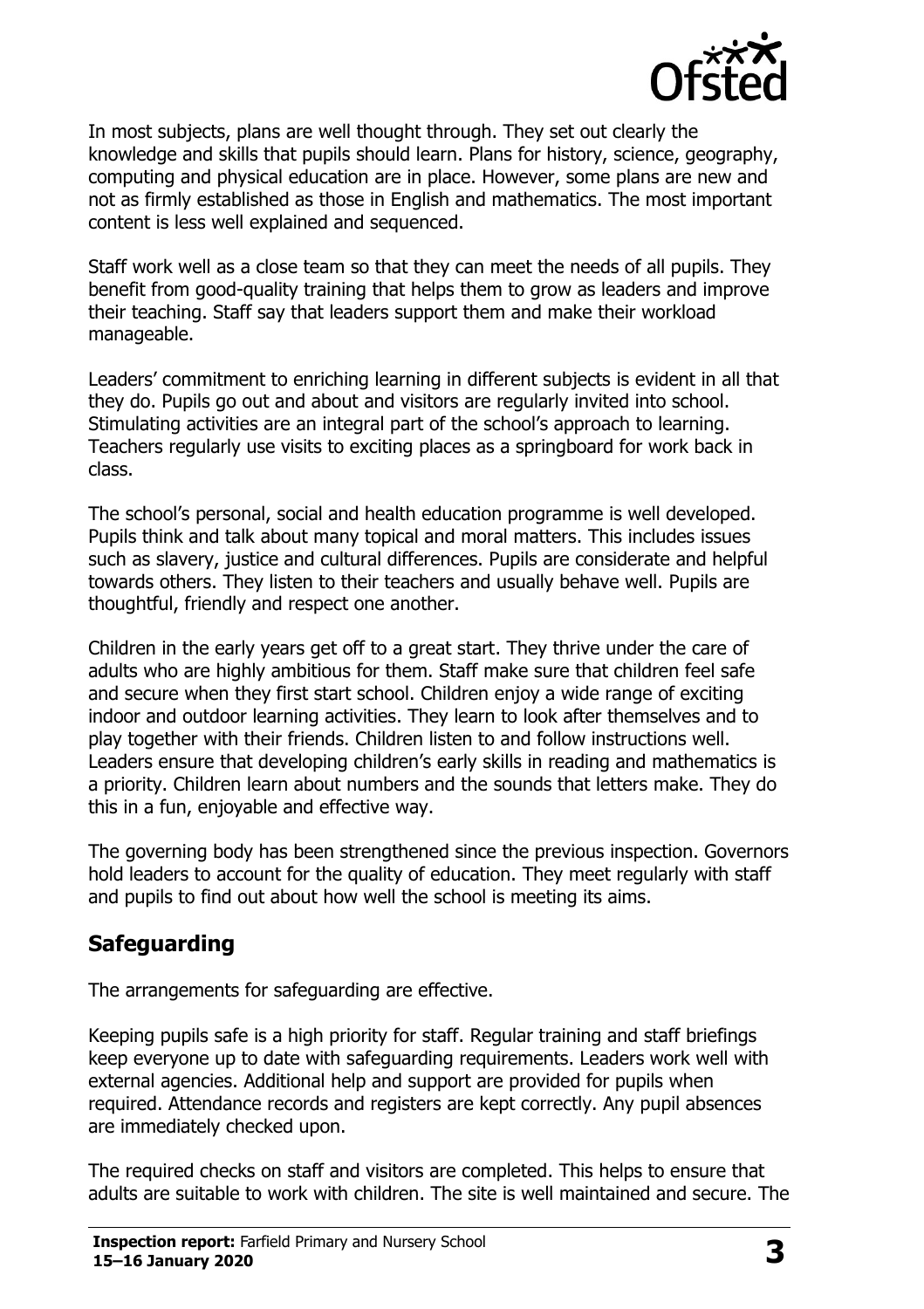

curriculum helps pupils of all ages to learn how to keep themselves safe outside of school.

# **What does the school need to do to improve?**

# **(Information for the school and appropriate authority)**

- Leaders have ensured that teaching in English and mathematics is well planned and sequenced. There are, however, limited opportunities for some pupils to think more deeply about each subject. Leaders and teachers should track pupils' learning carefully and adapt tasks to ensure that the curriculum provides sufficient challenge and allows more pupils to reach the higher standards in each subject in key stage 2.
- Curriculum plans in the foundation subjects such as science and history are in place. Most are well organised. However, there is work to do. Some subject plans are not as detailed or firmly established as they are in English and mathematics. It is unclear what exactly pupils should know at different points. Leaders need to be clearer about what they want pupils to know, do and understand at specific points. They should ensure that learning is sequenced and planned logically in all subjects so that children know more and remember more.

### **How can I feed back my views?**

You can use [Ofsted Parent View](http://parentview.ofsted.gov.uk/) to give Ofsted your opinion on your child's school, or to find out what other parents and carers think. We use Ofsted Parent View information when deciding which schools to inspect, when to inspect them and as part of their inspection.

The Department for Education has further quidance on how to complain about a school.

If you are the school and you are not happy with the inspection or the report, you can [complain to Ofsted.](http://www.gov.uk/complain-ofsted-report)

# **Further information**

You can search for [published performance information](http://www.compare-school-performance.service.gov.uk/) about the school.

In the report, '[disadvantaged pupils](http://www.gov.uk/guidance/pupil-premium-information-for-schools-and-alternative-provision-settings)' refers to those pupils who attract government pupil premium funding: pupils claiming free school meals at any point in the last six years and pupils in care or who left care through adoption or another formal route.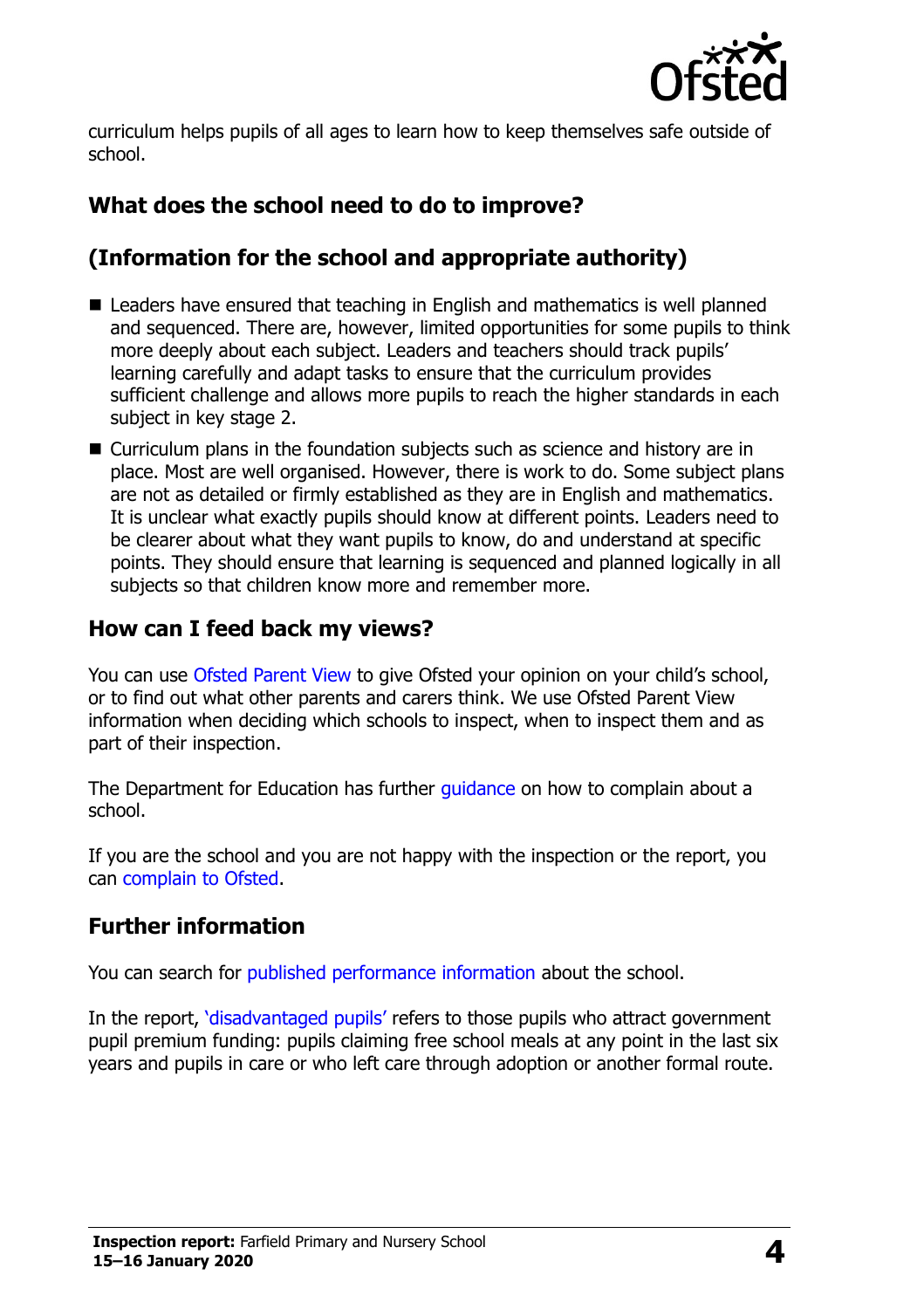

# **School details**

| Unique reference number             | 107238                    |
|-------------------------------------|---------------------------|
| <b>Local authority</b>              | <b>Bradford</b>           |
| <b>Inspection number</b>            | 10121673                  |
| <b>Type of school</b>               | Primary                   |
| <b>School category</b>              | Community                 |
| Age range of pupils                 | 3 to 11                   |
| <b>Gender of pupils</b>             | Mixed                     |
| Number of pupils on the school roll | 435                       |
| <b>Appropriate authority</b>        | The governing body        |
| <b>Chair</b>                        | <b>Baljit Birring</b>     |
| <b>Headteacher</b>                  | <b>Susan Convery</b>      |
| Website                             | www.farfieldprimary.co.uk |
| Date of previous inspection         | 10-11 October 2017        |

# **Information about this school**

- Farfield Primary and Nursery School is larger than the average-sized primary school.
- The proportion of pupils eligible for the pupil premium is above average.
- $\blacksquare$  Most pupils are of White British heritage. The proportion of pupils who speak English as an additional language is below the national average.
- $\blacksquare$  The proportion of pupils with SEND is much higher than the national average. The number of pupils with education, health and care plans is lower than average.
- The school runs a breakfast club from 8.00am each day.
- Following a period of turbulence, staffing is now stable.

# **Information about this inspection**

We carried out this inspection under section 5 of the Education Act 2005.

■ We held formal meetings with the headteacher, curriculum leaders, governors, teachers and pupils. We also talked informally with pupils, staff and parents to gather information. One of us spoke to a local authority education adviser.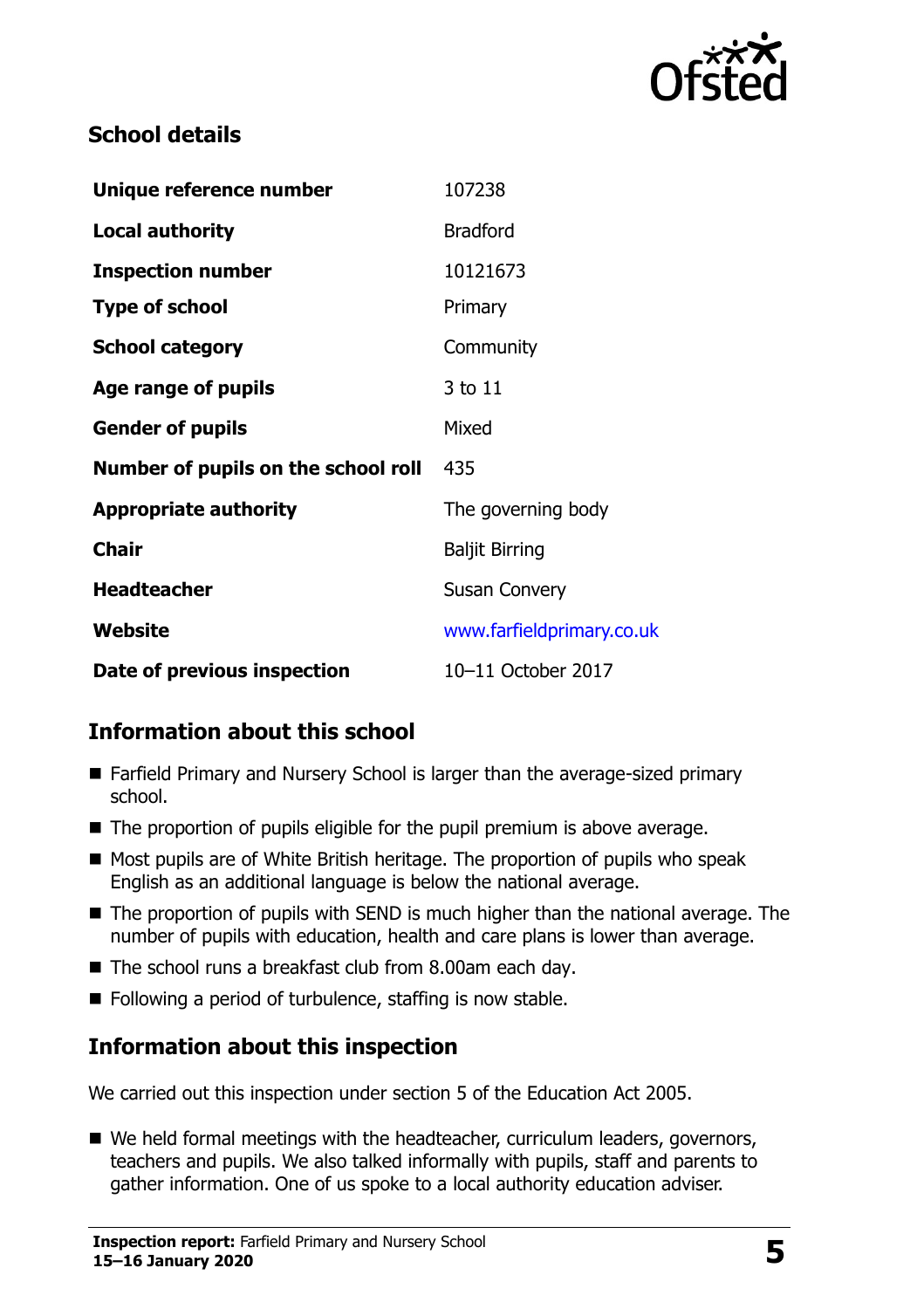

- During the inspection, we did deep dives in reading, mathematics, history and science. We visited lessons, looked at pupils' work, examined curriculum plans and spoke to pupils and staff.
- We examined a range of documents. These included information about behaviour, attendance, the school curriculum and improvement planning.
- We asked pupils, staff, leaders and governors about safeguarding arrangements. We checked the record of employment checks made on school staff and other safeguarding records. We also found out about safety procedures and routines at the school.
- We took into account the 55 responses to Ofsted's online survey, Parent View, including the 24 free-text comments. We also looked at the staff survey. There were no responses to the pupil survey.

#### **Inspection team**

| Gill Wild, lead inspector | Ofsted Inspector |
|---------------------------|------------------|
| Mary Lanovy-Taylor        | Ofsted Inspector |
| John Downs                | Ofsted Inspector |